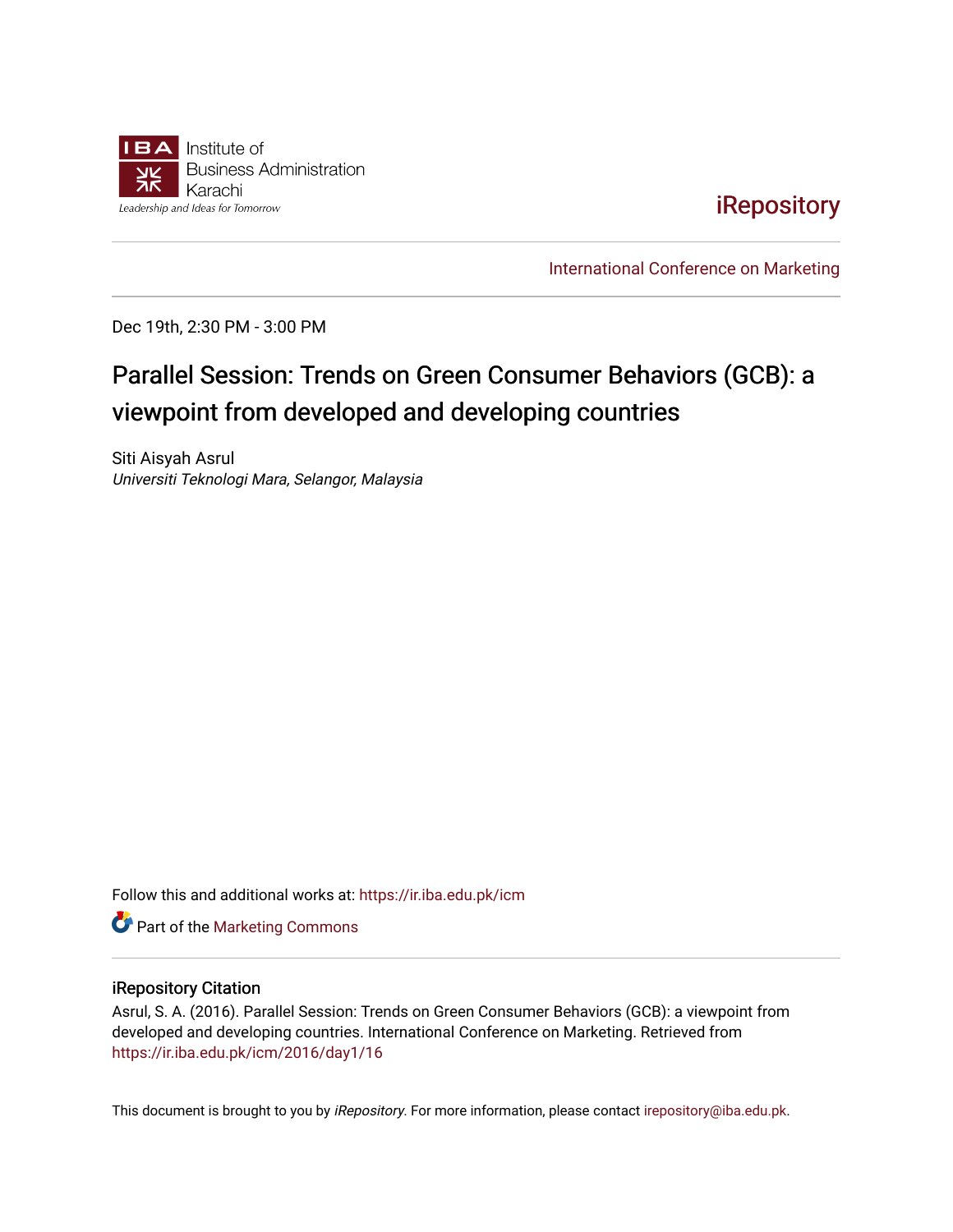## **Trends on Green Consumer Behaviors (GCB): A Viewpoint from Developed and Developing Countries**

Asrul, Siti Aisyah<sup>1</sup>

#### <sup>1</sup>Faculty of Business Management, Universiti Teknologi Mara, 40450 Shah Alam, Selangor, Malaysia [aisyah.asrul@gmail.com](mailto:aisyah.asrul@gmail.com)

*Abstract: Green consumers are those who purchase and consume green products and the one who persevere the environment with being green. The effort of these green consumers is with regards to their awareness of how the environment has been savagely polluted and they are working hard to reduce the pollution by saving the environment. They play their role as one of the living mechanism with purchasing and consuming eco-friendly products and even influence their family and peers to be part of it. Green behaviour has been well-developed by the consumers all around the continents, be it from developing country or developed country. Therefore, the green consumer behaviour has been introduced academically for the reference of educators and marketers to help them having an in-depth understanding and educate the consumers who yet develop this behaviour in them. The green consumer behaviour of each country is educated and understood differently as the behaviour is hard to measure. This is also due to inherent differences in lifestyles, beliefs, cultures and practices. Some of the countries find this behaviour as new and it is hard to change. In order to have an overview of all trends from developing and developing countries, this paper merely discussed the trend of green consumer behaviour by accumulating the findings of a previous studies done by the researchers in the scope of developing countries and developed countries on how the green consumer behaviour of each country are developedper se. This study was conducted by reviewing secondary data from academic journals and relevant materials. This study also discussed the challenges faced by both consumers and marketers in order to sustain the green consumer behaviour. The limitation of this study is that the literature with regards to green consumer* behaviour is not adequate for developing countries. This might be because of not *many developing countries are familiar with being green. This trend of green consumer behaviour is exemplified in order to help other researchers and marketers to overlook the trend in one write-up.*

*Keywords: trends, green consumer behaviours, developing countries, developed countries*

## **1. Introduction**

Over the last few decades, especially at the end 1980s and in the early 1990s, marketing academicians and professionals has focused on the "green consumers" concept which was then the epicentre of the environmental marketing. Many firms have started to be socially responsible by developing green products to meet the demand of environmentally conscious consumer prior to increasing pressure of environmental deterioration. The ideas of being socially responsible would had expressed differently. This would include firms' effort to go green, conserve energy and use resources more efficiently, to recycle, reduce pollution, redesign products and packages and even protect the environment. In particular, green consumerism is becoming more urgent with every passing year. In order to develop effective communication messages and derive green purchase commitments, firms are interested in finding the determinants of green purchase behaviour.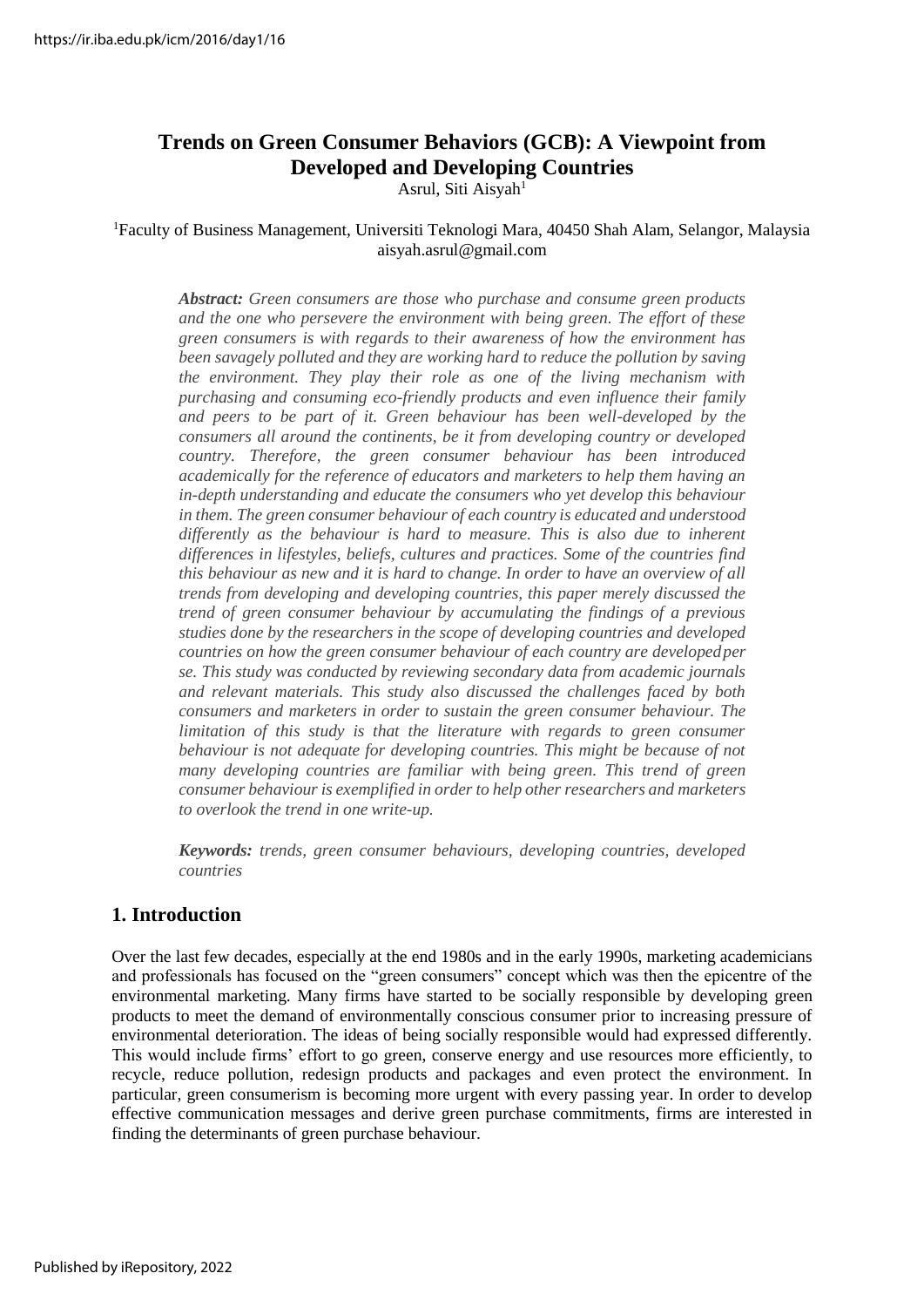A strong belief has been cultivated on the green consumers in which every individual has the ability to contribute positively to the environment and they seem to be internally controlled more than regular customers. Hence, they feel that protecting the environment is everyone's job and individual should not rely entirely on environmentalists, governments, scientists and businesses. They tend to be more open minded and less dogmatic toward new ideas and products (Sharaf, Md Isa & Al Aqsa, 2015).

Understanding the nature of ecologically conscious consumer behaviour, its trends and difficulties, is of critical importance to resolving the adaptation challenge. This paper represents a literature review of previous work on ecologically conscious consumer behaviour and its differences from developed countries and developing countries from a marketing perspective.

## **2. Methodology**

The current study was conducted by reviewing secondary data from academic journals and relevant materials were identified through word searches on green consumer behaviour, green purchase behaviour, ecologically conscious consumer behaviour, green consumerism and green marketing. The articlesidentified were screened for titles, abstracts, keywords, frameworks, headings and sub-headings. In order to gain understanding of the theoretical and methodological foundations of ecologically conscious consumer behaviour and to identify emerging key topics related to the problem, twenty journals were selected. The relevancy, recently of the studies done and impact of the published journals and credentials of the authors have become the selection criteria for this study. All of the journals selected are from Science Direct, Emerald Insight, Research Gate, Elsevier and Sage where all of them are between the years of  $2010 - 2016$ . This is because this study is limited to research on existing trends of green consumer behaviour from a marketing perspective. The decision of selecting journals from the past six years is because green consumer behaviour has become well-known even to the developing countries. Hence, there are many academicians writing was published and therefore were selected for this study.

## **3. Concept and Meaning**

Consumers who are concerned about the environment in their purchase behaviour, activtities are associated with the marketplace and consumotion habits and consider their effect of their behaviour on the natural environment around them can be referred as green consumers (Shabani, Ashoori, Taghinejad, Beyrami & Fekri, 2013). Generally speaking, consumer who shows the environmentally friendly behaviour is called a green consumer. In addition, consumers who are environmentally conscious will purchase green products and are willing to pay more of them has been illustrated in the previous green marketing (Kim & Damhorst, 1998). Purchasing green products, insulating home with new equipment, buying compact fluorescent lamps (CFLs) or purchasing eco-friendly and energyefficient cars are green purchase behaviour. These behaviours are varying according to countries respectively. This is due to different practice of culture and standard of living done by eachcountry.

## **4. Empirical Findings**

#### **4.1 Findings of Green Consumer Behaviour (GCB) from Developed Countries**

The individual's consumption pattern of US consumers is reflected by the evidence of their organic lifestyle (Kim & Chung, 2011). Therefore, their past experiences with other organic products have a significant impact on purchase intention for organic personal care products. Furthermore, the social norms in US which is go green is normal to the citizens, it has a greater influence on eco-friendly consumer behaviour. Notably, the effect of social norms on consumers purchase intention may depend on brand reputation because brand name is closely related to social or self-signaling (Kim, Lee & Hur, 2012).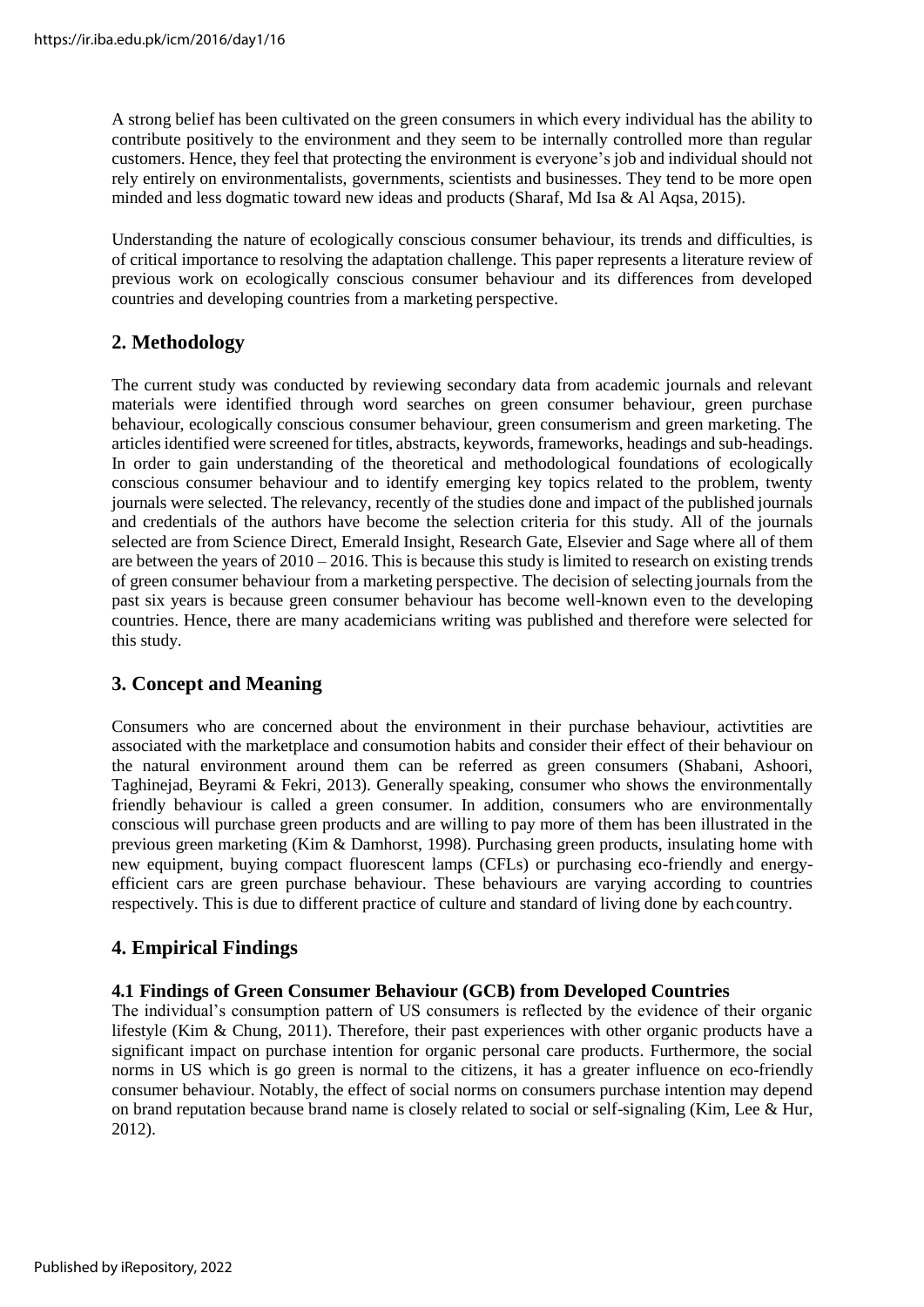US consumers are more individualism in sense that they take care of themselves and their immediate families only. Individualism assumes that individuals are independent of one another and is conceptualised with personal goals (Oyserman, Coon & Kemmelmeier, 2002). Unlike Korean consumers who are more collectivism where they are tightly integrated where individuals belong to one or more close "in-groups" (Hofstede, 1980). Correspondingly, Korean is becoming more individualistic as they acculturate to US culture orientation (Cho, Thyroff, Rapert, Park & Lee, 2013). In order to have more positive impact on encouraging consumers' eco-friendly behaviour, higher values must be perceived by the consumers. According to Lee, Choi, Youn & Lee (2012), Korean consumers are persuaded by the highly enlightening green campaigns, in a similar context to environmental education via the central route that affects their consciousness first and then their behaviour, involving a cognitive attitudinal change process.

According to Hartmann & Ibáñez (2011) Spain consumers perceived a significant level of utilitarian benefits, brand communication from relevant and sufficiently detailed information. To foster the association of warm glow psychological benefits with the brand through appropriate advertising, messages should be appeal to the audience's sense of community.

In contradictory, UK consumers who appear to be more active than other groups to the environmental issues are the young generation. This is because they have ability to use borderless technology to communicate and exchange information. This can be explained by the existence of the viral power via the use of social network that often used by young generations. This can be supported by previous study stated that young generation in UK displays an extremely positive attitude toward green environmental products (Kanchanapibul, Lacka, Wang & Chan, 2014)

According to Ataei & Taherkhani (2015), Canadian consumers prefer environmentally-friendly products with more personal and financial benefits such as fuel-saving products and energy-efficient alternatives over the ones that mainly benefit the environment per se such as biodegradable or recycled products. Majority of them do see added value in products that are promoted as environmentally friendly.

In Switzerland, in order to adopt ecological food consumption behaviours, they eat seasonal fruits and vegetables so that meat consumption can be reduced (Tobler, Visschers & Siegrist, 2011). This is influenced by their belief that reducing meat consumption will benefit one's health which they are attached to their foods naturalness and healthiness. This is in line with past research indicating that consumers have a strong association of sustainability with the naturalness of food (Verhoog, Matze, Van Bueren & Baars, 2003).

The climate policies and Swedish energy has become quite demanding in the housing sector. In a like manner, this policy measures will be more effective if it is targeted towards upper income households (Martinsson, Lundqvist & Sundström, 2011).

Lai (2000) stated that the citizens of Hong Kong were found to be much more literate when it comes to issues regarding the environmental problems over the past few years. This clearly shows that people living in Hong Kong are more responsible when it comes to protecting their environment. In the same manner, being called as a developed country, Abu Dhabi is not one even close for being green due to lack of knowledge in ecological and low awareness by green product organizations which they are still not pushing towards developing more green products nor are they working hard on green packaging (Cherian & Jacob, 2012). Study done by Akehurst, Afonso & Goncalves (2012) stated that Portuguese is drawn to be altruism where they concern about the welfare of the society and essential in explaining their green consumer behaviour.

Green consumers who lived in developed countries have tremendously upgraded their practising in ecologically lifestyle from organic foods, organic cosmetics, and green hotels and now towards eco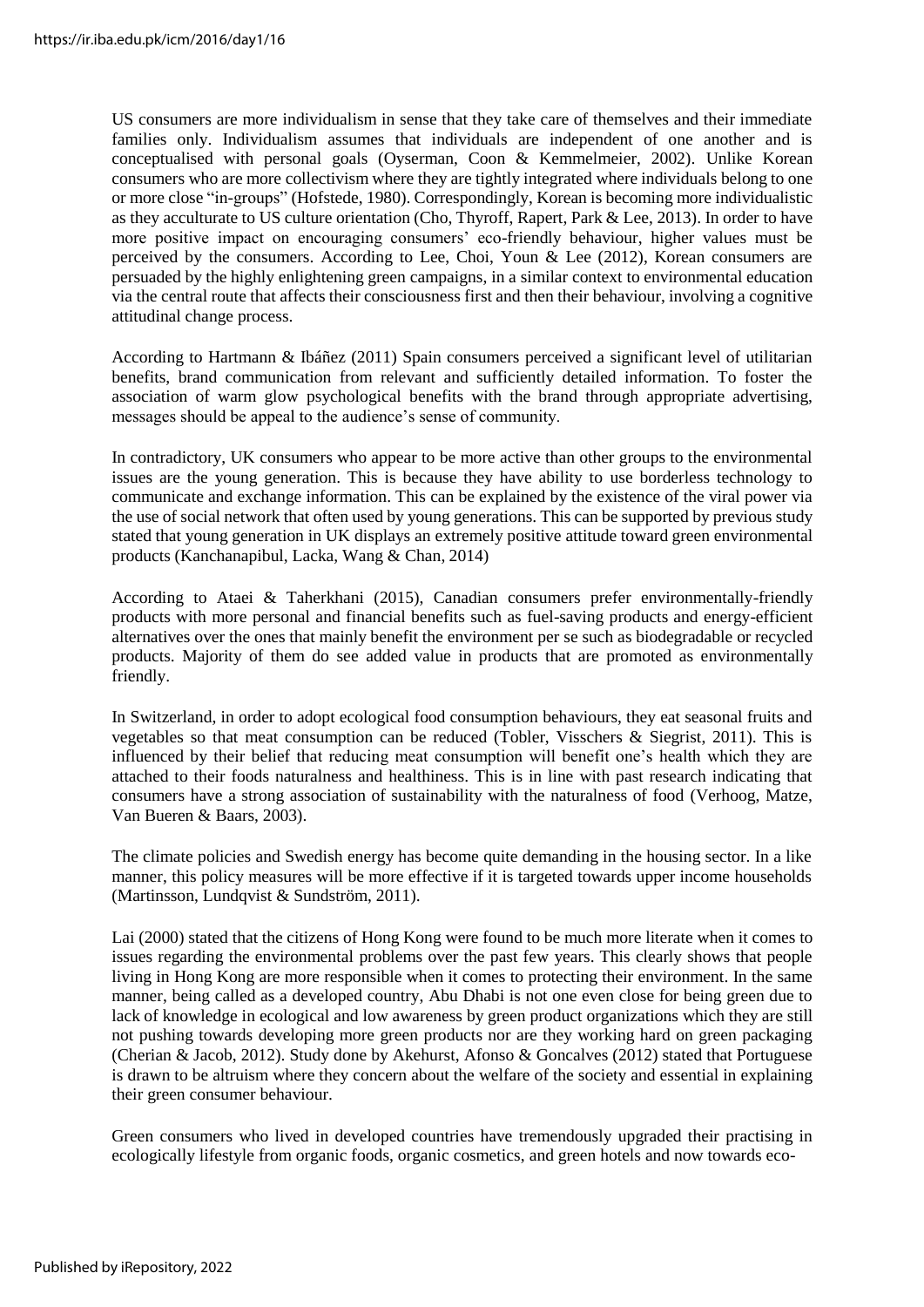fashion. There are many fashion designers and trend-setters like Emma Watsons who have introduced the era of eco-fashion. This has shown how much deep their concerns towards environment to the point they want it to be expanded even to clothing. Eco-friendly clothing seems to be the avant-garde ideas even though the designs are limited. Thus, in France, consumers acknowledge the importance of having an eco-friendly behaviour regarding the disposal clothes, not wasting, not throwing away (Cervellon, Carey & Harms, 2012). Table 1 provides a summary of journal analysed for this overview. Clearly, the studies of green consumer behaviour from developed countries have been done years ago. This shows how advance developed countries are in terms of cultivating green consumer behaviour.

#### **4.2 Findings of Green Consumer Behaviour (GCB) from Developing Countries**

Malaysian consumers were introduced to green consumer behaviour through the introduction of green food. They were explained that green food is not only about organic but it encompasses the concept of food safety, health issues, environmental hazard as well as animal welfare. These concepts are actively involved by the Malaysian government and adapted to among all the firms in food industry. The government had launched the good agricultural practices (GAPs) program to crops, livestock and fishery producers in order to enhance the objectives of sustainable agriculture and to improve food quality and productivity. (Teng, Rezai & Mohamed, 2011). Even though green foods are generally known for their environmental friendliness, safety, nutrition concept and healthiness, the low adoption rate in developing countries has been a common phenomenon including Bangladesh. Due to this unavailability, it has become the barriers for Bangladeshi to consume green products (Rahman & Noor, 2016).

Despite of having massive green campaigns, most Malaysians are still fairly unfamiliar in understanding the green concept. They believe that going green is costly but they also understand the need of being green in order to save the planet (Rezai, Phuah, Mohamed  $\&$  Samsudin, 2013). Even that so, there are several states in Malaysia which have started to implement green practices into the forces. As for example, in Malacca and Selangor, the government of respective states has started the initiative of "No Plastic Bag Day". As for Selangor, the initiative will only effect on Saturdays. Unlike Malacca, the enforcement is effective not only on Saturdays, but also on Fridays and Sundays. The state government of Malacca has done periodically checks on all premises to ensure the effectiveness of "No Plastic Bag Day" implementation. This initiative is being said not to burden people, but to improve their quality of life and help reduce pollution caused by the use of plastic, thus preserving the green environment. They are also encouraged to bring reusable bag upon a shopping spree (The Star Online, 2016). In addition to enrich the enforcement, Selangor government has banned the use of Stryofoam and polystyrene to the traders. The fine of RM 1000 will be charged to the traders who failed to partake in the enforcement (The Star Online, 2016).

On the contrary, India policy makers have not developed public interventions showcasing messages about how consumption of eco-friendly products by environmentally consumers potentially reduces environmental problems (Paul, Modi & Patel, 2016). Having the ability of doing so would be the first starting point in this regard. Chitra (2007) reported that Indian consumers are still easy prey to high tech products. Thus, the market for eco-friendly products is yet to become mainstream. Even that so, there are majority of Indian consumers who aware with the eco-friendly product and tend to choose these products. Unfortunately, they are not very confident about the quality and therefore, do not trust ecofriendly products (Ishaswini & Datta, 2011).

Likewise, India, Vietnamese consumers are also still having the least awareness with green environment. The majority of the Vietnamese are still unfamiliar with the existing of eco-product. According to Hái & Mai (2013), only the well-educated consumers have better knowledge about ecoproducts. It isreported that few consumers get information about environmental issues and eco-products from description of products, which reveals the fact that companies have not put enough effort into making eco-product. This can be supported by a study done by Ramly, Hashim, Yahya & Mohamad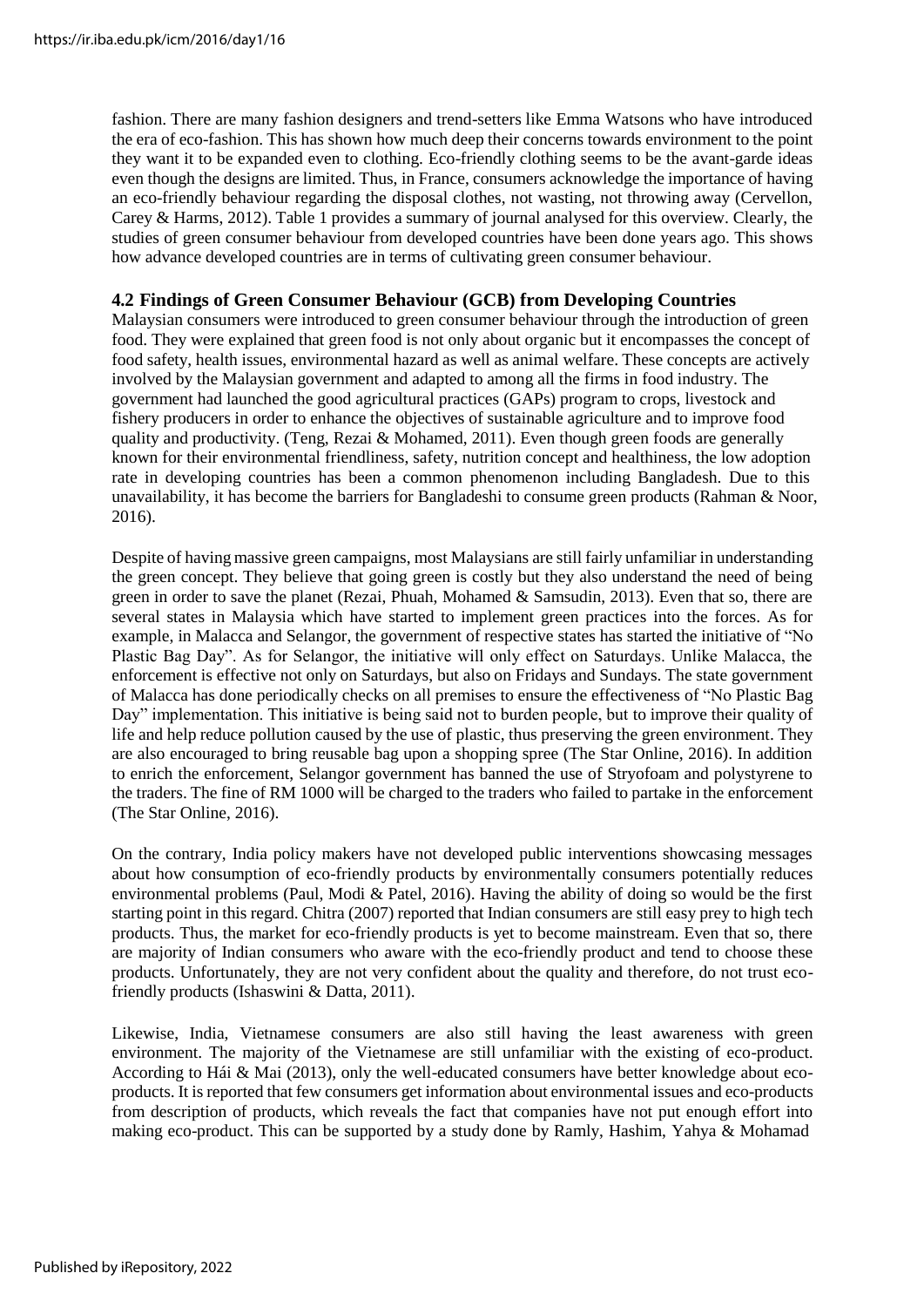(2012) which states that companies must convince consumers that eco-friendly make a difference in improving the environment and protecting it from further deterioration.

The habit of green consumerism can be detected if they understand and aware of the universal recycling symbol. Unfortunately for Filipinos, they aware of the universal recycling symbol, but the meaning of the symbol were less clear to them, with some believing that it refereed to the product while others believed that it referred to the packaging (Gregorio, 2014). Despite of having unclear understanding with the universal recycling symbol, majority of Filipinos is having a habit of buying products in refillable containers. Buying products with the provided container will cost them more whereas buying products in refillable containers will save more money.

Unlike Filipinos, Brazilians are still far from adopting the attitudes of recycling. Only minority of Brazilians are actually adopts adequate recycling practices connected to e-waste (recycling electronic waste), a behaviour which is socially skewed among the higher income echelons Brazilians society (Echegary & Hansstein, 2016).

While in China, some Chinese consumers put the responsibility of their management towards environmental to the government and enterprises as they believe it isso complex. In China, many people rely on official institutions to protect the environment (Zhao, Gao, Wu, Wang & Zhu, 2014).

|                | <b>Authors</b>                                                                                                                                                                      | Year | Country                 | Results                                                                                                                                                                                                                                                                                                                                                                                                    | <b>Future directions</b>                                                                                                                                                                                                                                                                                                                                                                                                                   |  |  |  |  |
|----------------|-------------------------------------------------------------------------------------------------------------------------------------------------------------------------------------|------|-------------------------|------------------------------------------------------------------------------------------------------------------------------------------------------------------------------------------------------------------------------------------------------------------------------------------------------------------------------------------------------------------------------------------------------------|--------------------------------------------------------------------------------------------------------------------------------------------------------------------------------------------------------------------------------------------------------------------------------------------------------------------------------------------------------------------------------------------------------------------------------------------|--|--|--|--|
|                | <b>Developed Countries</b>                                                                                                                                                          |      |                         |                                                                                                                                                                                                                                                                                                                                                                                                            |                                                                                                                                                                                                                                                                                                                                                                                                                                            |  |  |  |  |
|                | Kim et al.<br>'Consumer<br>purchase<br>intention for<br>organic<br>personal<br>care<br>products"                                                                                    | 2011 | <b>USA</b>              | is reflected in an individual's attitudes and purchase intention.<br>consumption pattern.                                                                                                                                                                                                                                                                                                                  | An individual's past experience Online and offline survey such as mall<br>with other organic products have intercept method to compensate for<br>a significant impact on purchase the weakness of each method, obtain<br>intention for organic personalgreater generalizability with a variety<br>care products, which provides of product categories, explore the<br>evidence that an organic lifestyle factors that influence consumers' |  |  |  |  |
| $\overline{c}$ | Kim et al.<br>"The<br>normative<br>social<br>influence<br>on<br>eco-friendly<br>consumer<br>behavior:<br>The<br>moderating<br>effect<br>of<br>environmental<br>marketing<br>claims" | 2012 | <b>USA</b>              | Provides strong empirical<br>support for the importance of<br>social norms in a consumption<br>context. The type of<br>environmental marketing claim<br>made by the product moderates<br>the influence of injunctive norms<br>and environmental concern on<br>consumer purchase intentions.<br>The impact of descriptive norms<br>on purchase intentions does not<br>differ depending on the claim<br>type | Could expand on the current findings<br>and provide greater confidence in the<br>generalizability of our results by<br>including more male samples and<br>different age groups.                                                                                                                                                                                                                                                            |  |  |  |  |
| 3              | Cho et al.<br>"To be or not<br>be<br>green;<br>Exploring<br>kindividualis                                                                                                           | 2013 | South<br>Korea /<br>USA | the cultural characteristics that<br>were expected given the<br>these cultural regions                                                                                                                                                                                                                                                                                                                     | The two countries did not exhibit Explore the process of acculturation to<br>Western value orientations as South<br>Korea<br>students<br>become<br>more<br>historical context associated with individualistic; to determine the point at<br>transition<br>which<br>there<br>is<br>a<br>in<br>generations; Conducting the study                                                                                                             |  |  |  |  |

|  |                                    |  |  |  |  |  | Table 1. Summary of the studies analysed for the trends of green consumer behaviour in developed |
|--|------------------------------------|--|--|--|--|--|--------------------------------------------------------------------------------------------------|
|  | countries and developing countries |  |  |  |  |  |                                                                                                  |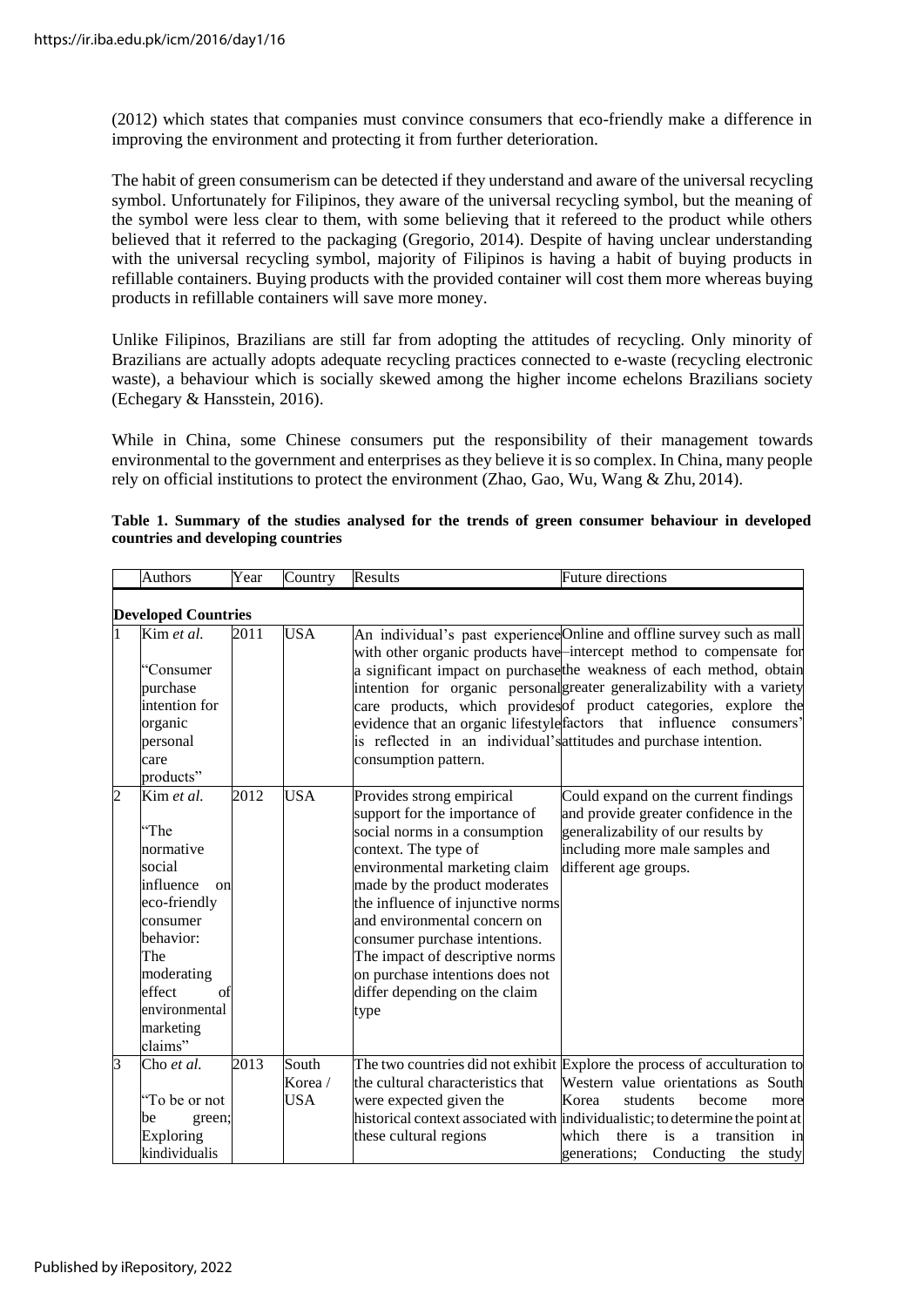|   | and<br>m<br>collectivism<br>as antecedents<br>of<br>environmental<br>behaviour"                                                                                                                                            |      |                |                                                                                                                                                                                                                                                                                                                                     | across age groups would provide not<br>only an interesting examination of the<br>life cycle of cultural orientation, but<br>also the evolution of environmental<br>Identity.<br>Expand the study across multiple<br>countries would provide an interesting<br>perspective                                                                                                                                                             |
|---|----------------------------------------------------------------------------------------------------------------------------------------------------------------------------------------------------------------------------|------|----------------|-------------------------------------------------------------------------------------------------------------------------------------------------------------------------------------------------------------------------------------------------------------------------------------------------------------------------------------|---------------------------------------------------------------------------------------------------------------------------------------------------------------------------------------------------------------------------------------------------------------------------------------------------------------------------------------------------------------------------------------------------------------------------------------|
| 4 | Lee et al.<br>"Does<br>green<br>fashion<br>retailing make<br>consumers<br>more<br>eco-<br>friendly? The<br>influence<br>οf<br>green fashion<br>products and<br>campaigns on<br>green<br>consciousness<br>and<br>behaviour" | 2012 | South<br>Korea | Positive impact of the fashion<br>retailer's role as a gatekeeper,<br>which provides a sound basis to<br>policy makers for investment in<br>environmental regulation or an<br>encouragement strategy for the<br>corporate sector                                                                                                    | Quantify the differences in<br>consumers' green consciousness and<br>green behavior before and after<br>experiencing green retailing activities<br>by focusing on the eco-friendly<br>changes in consumers' consumption<br>behavior. Examine how consumers'<br>(or information receivers')<br>characteristics such as how their<br>previous experience and familiarity<br>with information affects the overall<br>persuasion process. |
| 5 | Hartmann et<br>al.<br>"Consumer<br>attitude<br>and<br>purchase<br>intention<br>toward green<br>energy brand:<br>the roles of<br>psychological<br>benefits<br>and<br>environmental<br>concern"                              | 2012 | Spain          | Confirmed the influence of<br>consumer's environmental<br>concern on purchase intention<br>and a partial mediation of this<br>effect by brand attitudes. Status<br>motives increase desire for green observed effects.<br>Products only when consumed in<br>public and not in private.                                              | Develop the proposed psychological<br>benefit constructs and confirm findings<br>in a broader setting. Research on<br>consumers' mindsets could provide<br>alternative explanations for some of the                                                                                                                                                                                                                                   |
| 6 | Kanchanapibu 2014<br>l et al.<br>'An empirical<br>investigation<br>of green<br>purchase<br>behavior<br>among the<br>young<br>generation"                                                                                   |      | UK             | Both young people with more<br>knowledge and those with only<br>foundational learning apparently<br>have a strong intention to<br>become involved in purchasing<br>green products. Most of the<br>young generation show a strong<br>personal affective response as<br>they have a remarkable reaction<br>to environmental behavior. | Identifying consumers<br>appeal<br>tor<br>specific environmental products<br>by<br>multi-approach<br>applying<br>$\rm{a}$<br>to<br>understand<br>the<br>broad<br>range<br>οf<br>consumers.                                                                                                                                                                                                                                            |
| 7 | Ataei et al.<br>'Analysis of<br>Canadian<br>consumer<br>spending<br>patterns                                                                                                                                               | 2015 | Canada         | Consumers are willing to spend<br>for environmentally-friendly<br>products. Consumers feel more<br>half price. As the price increases, developing<br>the willingness to pay more<br>decreases. Younger age group<br>are more budget-conscious due                                                                                   | Further understanding of consumer<br>behaviour and their spending habits on<br>green products may also be beneficial<br>comfortable to spend product for in innovative investment strategie in<br>eco-friendly<br>other<br>products.                                                                                                                                                                                                  |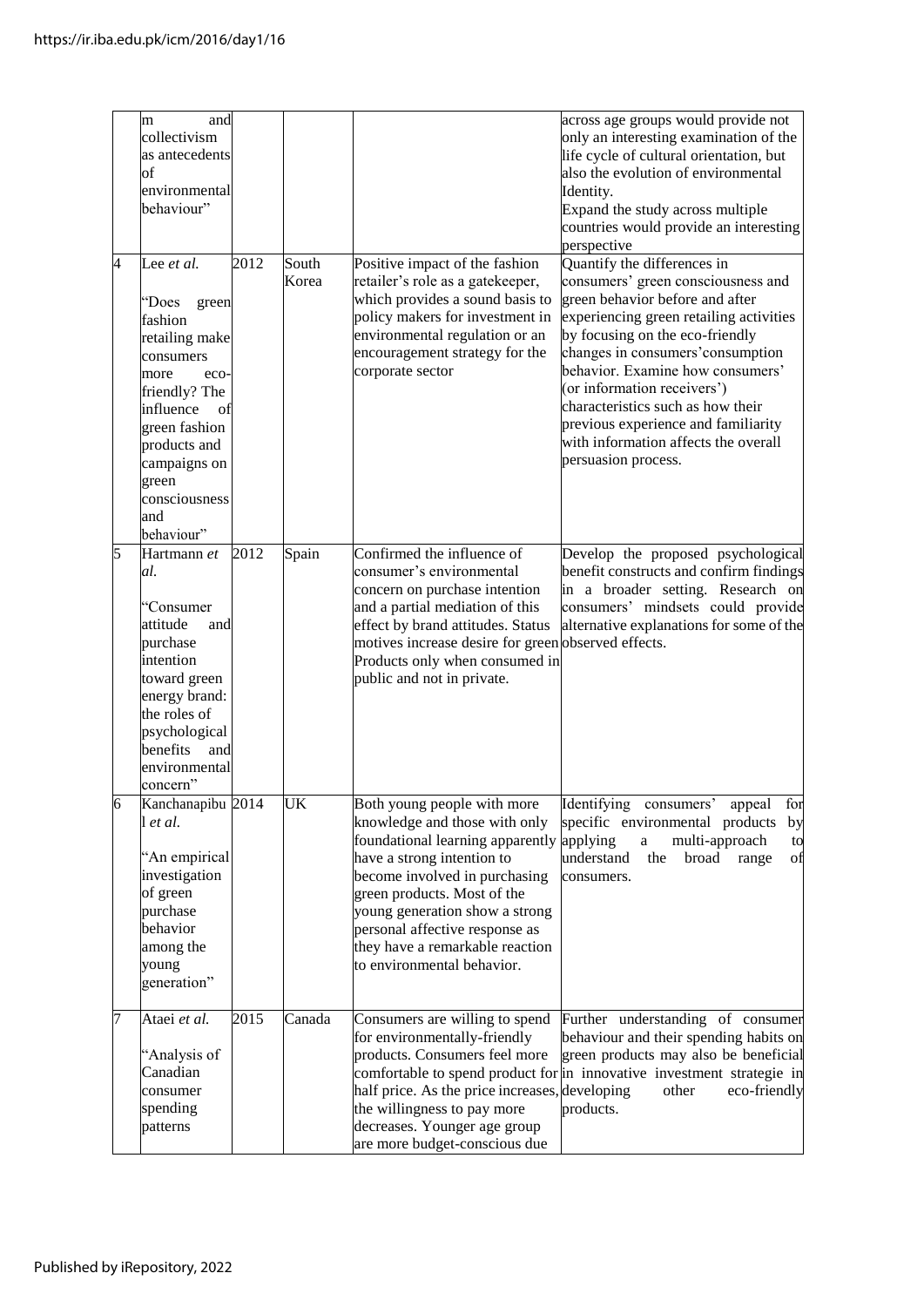|    | towards green       |      |               | to possible smaller disposable                                         |                                                                             |
|----|---------------------|------|---------------|------------------------------------------------------------------------|-----------------------------------------------------------------------------|
|    | products"           |      |               | income levels that bars them                                           |                                                                             |
|    |                     |      |               | from spending more on green                                            |                                                                             |
|    |                     |      |               | products Consumers, in general,                                        |                                                                             |
|    |                     |      |               | prefer environmentally-friendly                                        |                                                                             |
|    |                     |      |               | products with more personal and                                        |                                                                             |
|    |                     |      |               | financial benefits such as fuel-                                       |                                                                             |
|    |                     |      |               | saving products and energy-                                            |                                                                             |
|    |                     |      |               | efficient alternatives over the                                        |                                                                             |
|    |                     |      |               | ones that mainly benefit the                                           |                                                                             |
|    |                     |      |               | environment per se such as                                             |                                                                             |
|    |                     |      |               | biodegradable or recycled                                              |                                                                             |
|    |                     |      |               | products.                                                              |                                                                             |
| 8  | Tobler et al.       | 2011 | Switzer-      | The misconceptions about the                                           | Might take direct observations into                                         |
|    |                     |      | land          | environmental benefits of food                                         | account<br>to<br>measure<br>consumers <sup>3</sup>                          |
|    | "Eating green.      |      |               |                                                                        | consumption patterns are similar willingness to perform ecological food     |
|    | Consumers'          |      |               |                                                                        | behaviors.<br>Additional                                                    |
|    |                     |      |               | for both gender Consumes                                               | consumption<br>determinants<br>such                                         |
|    | willingness to      |      |               | generally appear to lack                                               | as<br>ecological                                                            |
|    | adopt               |      |               | knowledge about the<br>environmental relevance of                      | attitude, knowledge, or values, should<br>be included.                      |
|    | ecological          |      |               |                                                                        |                                                                             |
|    | food                |      |               | various ecological food                                                |                                                                             |
|    | consumption         |      |               | consumption patterns, which                                            |                                                                             |
|    | behaviors"          |      |               | indicates that information                                             |                                                                             |
|    |                     |      |               | campaigns about this topic might                                       |                                                                             |
|    |                     |      |               | be worthwhile Consumers'                                               |                                                                             |
|    |                     |      |               | willingness to perform different                                       |                                                                             |
|    |                     |      |               | ecological consumption patterns                                        |                                                                             |
|    |                     |      |               | might be influenced by different                                       |                                                                             |
|    |                     |      |               | motives.                                                               |                                                                             |
| 9  | Martinsson et 2011  |      | Sweden        | Housing type, age, and                                                 | Policy and behavior should be carried                                       |
|    | al.                 |      |               | household income stand out as<br>three most important socio-           | out further to help increasing the                                          |
|    |                     |      |               | economic factors influencing                                           | incidence and effectiveness of energy                                       |
|    | 'Energy             |      |               | household energy saving on                                             | policies                                                                    |
|    | saving in           |      |               | heating and hot water                                                  |                                                                             |
|    | Swedish             |      |               | consumption, where type of                                             |                                                                             |
|    |                     |      |               | housing is generally the single                                        |                                                                             |
|    | household.          |      |               |                                                                        |                                                                             |
|    | The (relative)      |      |               | most important determinant                                             |                                                                             |
|    | importance of       |      |               | Socio-economic and structural                                          |                                                                             |
|    | environmental       |      |               | factors for energy saving on                                           |                                                                             |
|    | attitudes"          |      |               | heating are more important than<br>general environmental attiudes.     |                                                                             |
| 10 |                     |      | Abu DhabiLack | $\sigma$ f<br>communication<br>is                                      | n/a                                                                         |
|    | Cherian et al. 2012 |      |               |                                                                        |                                                                             |
|    | 'Green              |      |               | considered to be a major reason<br>commercial<br>failures<br>for<br>οf |                                                                             |
|    |                     |      |               | sustainable                                                            |                                                                             |
|    | Marketing: A<br>οt  |      |               | environmentally<br>because                                             |                                                                             |
|    | study<br>consumers' |      |               | products<br>mainly                                                     |                                                                             |
|    | attitude            |      |               | communication is a major step in                                       |                                                                             |
|    |                     |      |               | the development of a positive                                          |                                                                             |
|    | towards             |      |               | toward<br>consumer's<br>behavior                                       |                                                                             |
|    | environment         |      |               | consumption patterns.                                                  |                                                                             |
|    | friendly            |      |               |                                                                        |                                                                             |
|    | products"           |      |               |                                                                        |                                                                             |
| 11 | Akehurst et         | 2012 | Portugal      | Psychographic variable, with                                           | More detailed characterization of the                                       |
|    | al.                 |      |               |                                                                        | emphasis on perceived consumer green consumer profiling, for making a       |
|    |                     |      |               | effectiveness (PCE) and                                                | correct segmentation of consumers in                                        |
|    | 'Re-                |      |               | altruism, are more relevant than                                       | order to<br>develop green<br>product                                        |
|    | examining           |      |               | socio-demographics in                                                  | offerings regarding their real needs To                                     |
|    | green<br>purchase   |      |               | explaining ECCB. The<br>consumers with higher ECCB                     | evaluate the influence of ecological<br>consciousness in all buying process |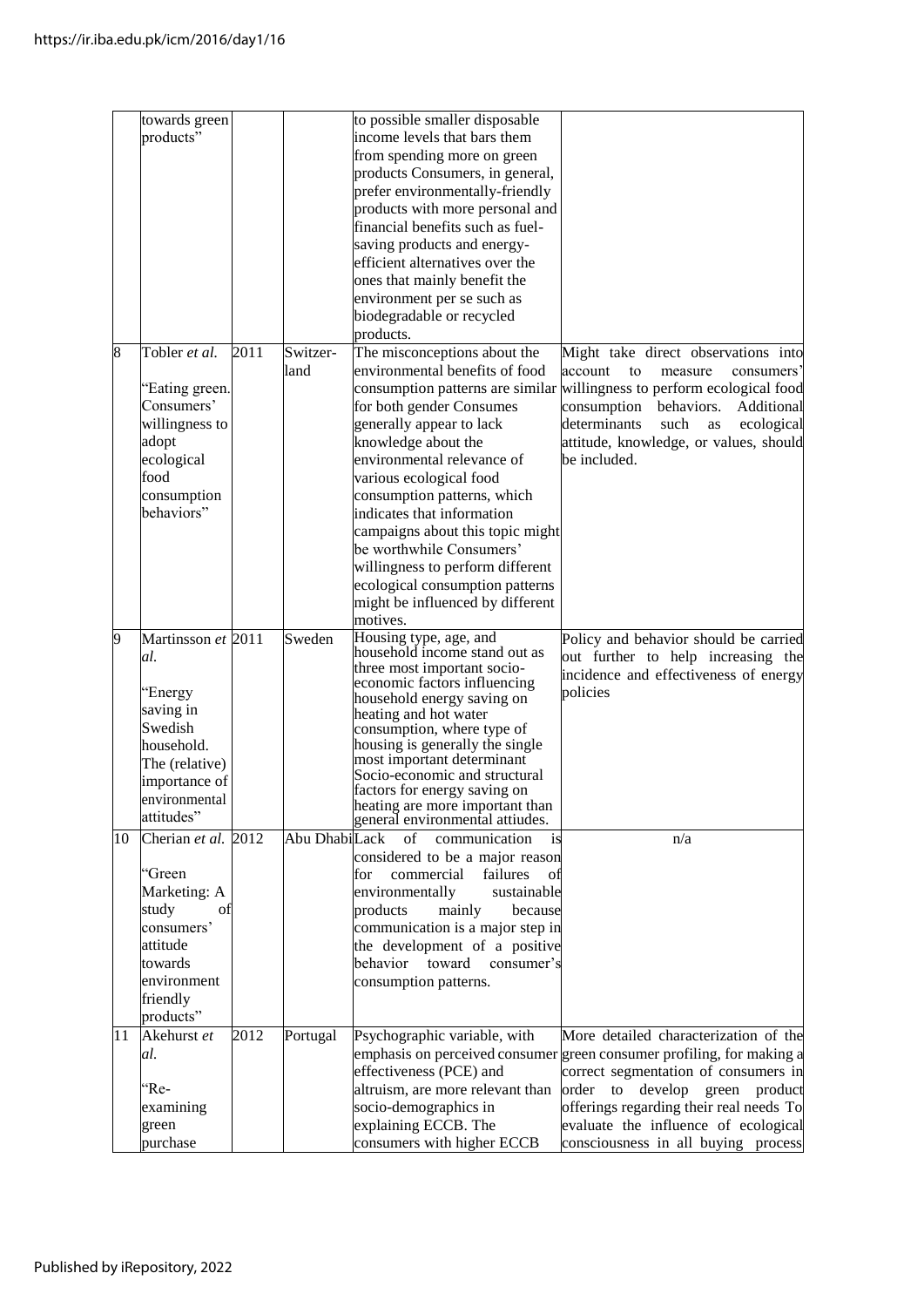|    | behavior and                |           |          | have shown higher green                                                     | from<br>the<br>early<br>stage,<br>step<br>$_{\rm _{ot}}$                 |
|----|-----------------------------|-----------|----------|-----------------------------------------------------------------------------|--------------------------------------------------------------------------|
|    | the green                   |           |          | purchase intention (GPI). ECCB                                              | recognizing the problem,<br>seeking                                      |
|    |                             |           |          |                                                                             |                                                                          |
|    | consumer                    |           |          | has a positive impact on Green                                              | information, evaluation of possible                                      |
|    | profile: new                |           |          | Purchase Behaviour (GPB),                                                   | solutions, through decision purchase                                     |
|    | evidences"                  |           |          | higher than GPI, which in turn                                              | and ending in behavior after the                                         |
|    |                             |           |          | mediates the relationship.                                                  | purchase. To explore the<br>green                                        |
|    |                             |           |          |                                                                             |                                                                          |
|    |                             |           |          |                                                                             | consumption barriers, and also it would                                  |
|    |                             |           |          |                                                                             | be useful to have a qualitative approach                                 |
|    |                             |           |          |                                                                             | to further develop this theme.                                           |
| 12 | Cervellon                   | $et$ 2012 | Paris    | The main antecedents to vintage                                             | It would be interesting to include other                                 |
|    | al.                         |           |          | consumption are fashion                                                     | variables which might have                                               |
|    |                             |           |          |                                                                             | an                                                                       |
|    |                             |           |          | involvement and nostalgia                                                   | explanatory power in the intention to                                    |
|    | "Something                  |           |          | proneness as well as need for                                               | purchase such products To test as                                        |
|    | old,                        |           |          | uniqueness through the                                                      | predictors<br>the<br>dimensions<br>Οİ                                    |
|    | something                   |           |          | mediation of treasure hunting                                               | materialism which do not overlap with                                    |
|    | used"                       |           |          | Second-hand consumption is                                                  | need for status such as tangibility and                                  |
|    |                             |           |          |                                                                             |                                                                          |
|    |                             |           |          |                                                                             | directly driven by frugality. Eco-Acquisition centrality Self-monitoring |
|    |                             |           |          | consciousness plays an indirect                                             | might have an impact on consumers'                                       |
|    |                             |           |          | role through bargain hunting.                                               | behaviours regarding second-hand and                                     |
|    |                             |           |          | The main characteristics of                                                 | vintage fasion. To investigate other                                     |
|    |                             |           |          |                                                                             |                                                                          |
|    |                             |           |          | vintage fashion consumers are a                                             | industries than fashion (eg. Furniture,                                  |
|    |                             |           |          | higher level of education and                                               | cars, watches) and see if this study's                                   |
|    |                             |           |          | higher income whereas age is not findings replicate.                        |                                                                          |
|    |                             |           |          | directly related to the purchase                                            |                                                                          |
|    |                             |           |          | of vintage pieces.                                                          |                                                                          |
|    |                             |           |          |                                                                             |                                                                          |
|    | <b>Developing Countries</b> |           |          |                                                                             |                                                                          |
| 13 | Teng et al.                 | 2011      | Malaysia | Consumers with higher                                                       | n/a                                                                      |
|    |                             |           |          | education level, higher income,                                             |                                                                          |
|    | "Consumers"                 |           |          | live in urban area, Chinese and                                             |                                                                          |
|    |                             |           |          |                                                                             |                                                                          |
|    | awareness and               |           |          | age below 35 year old were                                                  |                                                                          |
|    | consumption                 |           |          | more likely aware and have                                                  |                                                                          |
|    | intentions                  |           |          | positive perception towards the                                             |                                                                          |
|    | towards green               |           |          | green food consumption.                                                     |                                                                          |
|    | foods"                      |           |          | Consumers who were concerned                                                |                                                                          |
|    |                             |           |          |                                                                             |                                                                          |
|    |                             |           |          | towards food safety issues were                                             |                                                                          |
|    |                             |           |          | more aware about the green                                                  |                                                                          |
|    |                             |           |          | foods in Malaysia.                                                          |                                                                          |
| 14 | Rahman et al. 2016          |           |          | Banglades There is an indication that lack of Future research framework may |                                                                          |
|    |                             |           |          |                                                                             |                                                                          |
|    |                             |           | n        | the government role at the                                                  | examine the influence of price,                                          |
|    | 'Evaluating                 |           |          | supply side may inhibit the                                                 | availability, trust, health concern,                                     |
|    | in<br>gaps                  |           |          | adoption at the farmers' level,                                             | environmental concern, sensory                                           |
|    | consumer                    |           |          | thereby leaving customers short                                             | attributes of organic products and other                                 |
|    | behavior                    |           |          | of organic food supply.                                                     | demographic factors on consumer                                          |
|    |                             |           |          |                                                                             |                                                                          |
|    | research gaps               |           |          |                                                                             | behavior related to organic foods                                        |
|    | organic<br>on               |           |          |                                                                             |                                                                          |
|    | food:<br>A                  |           |          |                                                                             |                                                                          |
|    | critical                    |           |          |                                                                             |                                                                          |
|    | literature                  |           |          |                                                                             |                                                                          |
|    |                             |           |          |                                                                             |                                                                          |
|    | review under                |           |          |                                                                             |                                                                          |
|    | Bangladesh                  |           |          |                                                                             |                                                                          |
|    | context"                    |           |          |                                                                             |                                                                          |
| 15 | Reazai et al.               | 2013      | Malaysia |                                                                             | Most Malaysians are aware and Further analysis needs to be done in       |
|    |                             |           |          |                                                                             |                                                                          |
|    |                             |           |          | do understand what the green identifying the segments of the                |                                                                          |
|    | "Going green:               |           |          |                                                                             | concept is all about consumers respondents that are really willing to    |
|    | survey of                   |           |          | who have a higher education levelgo green                                   |                                                                          |
|    | perceptions                 |           |          | agree that the green movement                                               |                                                                          |
|    | and intentions              |           |          |                                                                             |                                                                          |
|    |                             |           |          | makes them aware about the                                                  |                                                                          |
|    | among                       |           |          | Respondents<br>green<br>concept                                             |                                                                          |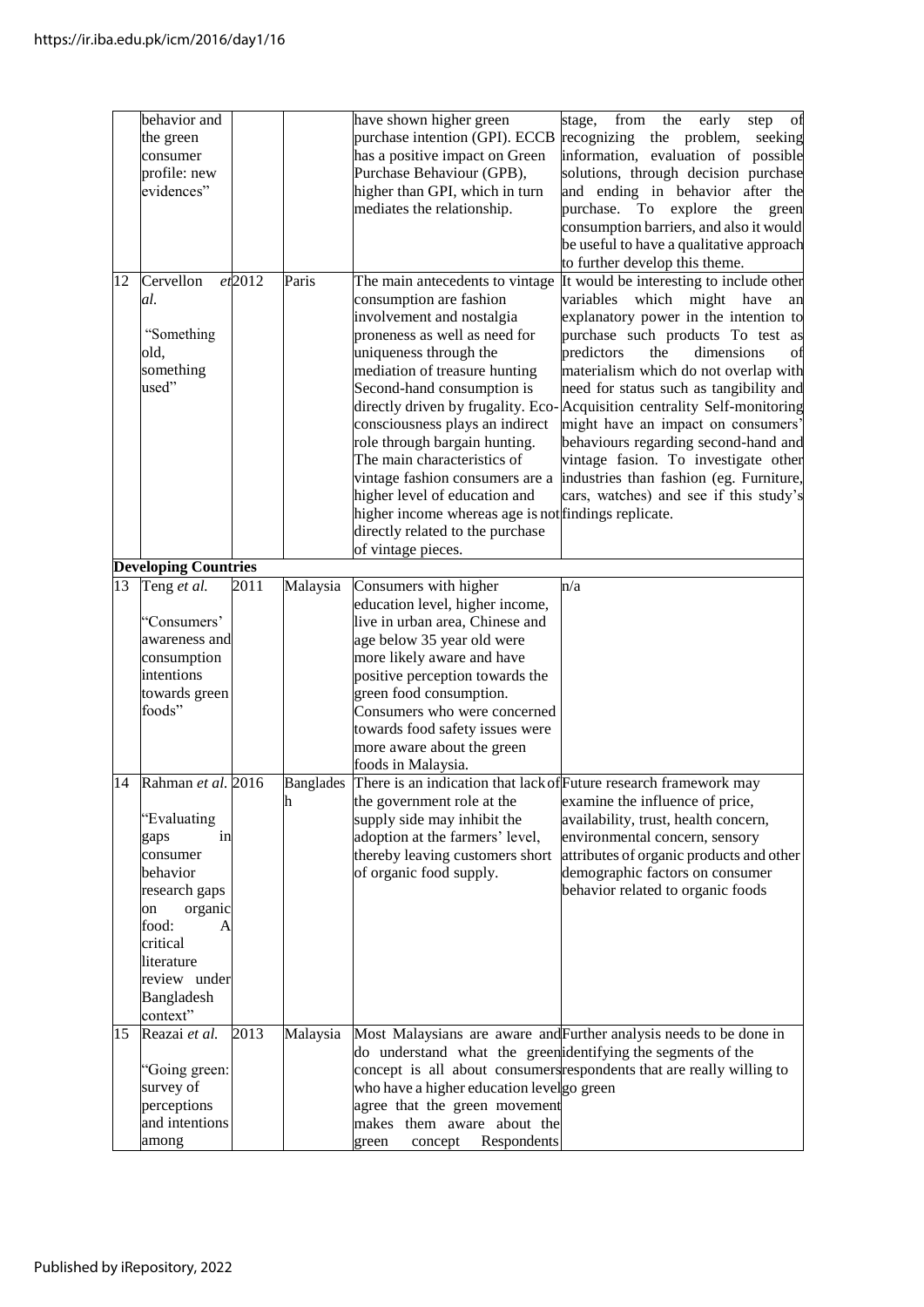|    | Malaysian       |        |          | living in urban areas have a more                                                      |
|----|-----------------|--------|----------|----------------------------------------------------------------------------------------|
|    | consumers"      |        |          | positive<br>perception<br>than                                                         |
|    |                 |        |          | respondents living in rural areas.                                                     |
|    |                 |        |          | Respondents<br>who<br>consider                                                         |
|    |                 |        |          | themselves as environmentalists                                                        |
|    |                 |        |          |                                                                                        |
|    |                 |        |          | and supporters of a green society                                                      |
|    |                 |        |          | and green movements seemed to                                                          |
|    |                 |        |          | respond positively towards going                                                       |
|    |                 |        |          | green                                                                                  |
| 16 | Paul et al.     | 2016   | India    | Consumers in India who are Test this proposed model in various                         |
|    |                 |        |          | aboutgreen product settings, including<br>highly<br>concerned                          |
|    | "Predicting     |        |          | environment should be targetedrecyclable products, organic products,                   |
|    | Green product   |        |          | first to sell green products as theygreen certified products, laundry and              |
|    | consumption     |        |          | held positive attitude towardshotel. Use panel or scanner behavior                     |
|    |                 |        |          |                                                                                        |
|    | using theory    |        |          | purchasing data to counter the erroneous<br>green<br>product                           |
|    | planned<br>of   |        |          | Searching behavior also makes assumption of behaviours following                       |
|    | behavior and    |        |          | consumers aware about manyintentions.                                                  |
|    | reasoned        |        |          | green choices, which are                                                               |
|    | action"         |        |          | compatible to their existing brand                                                     |
|    |                 |        |          | preferences.                                                                           |
| 17 | Ishaswini       | et2011 | India    | Consumers' pro-environmental<br>Studies the effect of disposable                       |
|    | al.             |        |          | concerns significantly affect<br>income in willingness to pay premium                  |
|    |                 |        |          | their green buying behavior.                                                           |
|    |                 |        |          |                                                                                        |
|    | "Pro-           |        |          | Consumers are willing to buy                                                           |
|    | environmental   |        |          | eco-friendly products but not                                                          |
|    | concern         |        |          | many are willing to pay higher                                                         |
|    | influencing     |        |          | price for such products.                                                               |
|    | green buying:   |        |          | Consumers' awareness towards                                                           |
|    | a study<br>on   |        |          | eco-friendly products and their                                                        |
|    | Indian          |        |          | environmental concern impacts                                                          |
|    | consumers       |        |          | their green buying behavior.                                                           |
| 18 | Hái et al.      | 2013   | Vietnam  | Environmental                                                                          |
|    |                 |        |          | issues<br>are Further studies in the field of green                                    |
|    |                 |        |          | appealing<br>public purchasing in Vietnam to explore the<br>the<br>to                  |
|    | 'Environment    |        |          | enormously<br>years influences that different stakeholders<br>in recent                |
|    | al awareness    |        |          | consumer's in the society have on green<br>Vietnamese                                  |
|    | and attitude of |        |          | understanding of eco-products is purchasing                                            |
|    | Vietnamese      |        |          | still limited. Few consumers get                                                       |
|    | consumers       |        |          | information about environmental                                                        |
|    | towards green   |        |          | issues and eco-products from                                                           |
|    | purchasing      |        |          |                                                                                        |
|    |                 |        |          | descriptions on products, which                                                        |
|    |                 |        |          | reveals the fact that companies                                                        |
|    |                 |        |          | have not put enough effort into                                                        |
|    |                 |        |          | marketing eco-product                                                                  |
| 19 |                 | 2012   | Malaysia | Respondents who were engagedn/a                                                        |
|    |                 |        |          | in ECCB, such as purchasing                                                            |
|    | Ramly et al.    |        |          | products that are less harmful to                                                      |
|    |                 |        |          | people and the environment;                                                            |
|    | 'Environ-       |        |          | using a particular<br>brand<br>οt                                                      |
|    |                 |        |          |                                                                                        |
|    | mentaly         |        |          | appliances<br>that<br>use<br>less                                                      |
|    | conscious       |        |          | electricity; looking out for energy                                                    |
|    | behavior        |        |          | saving products; and engaging in                                                       |
|    | among           |        |          | recycling activities do so because                                                     |
|    | Malaysian       |        |          | they have<br>the<br>power<br>to                                                        |
|    | consumers: an   |        |          | significantly affect change and                                                        |
|    | empirical       |        |          | help save the                                                                          |
|    | analysis        |        |          | environment                                                                            |
| 20 | Gregorio        | 2014   |          | Philippine Price, expiration date, durability Needs<br>collection<br>data<br>to<br>use |
|    |                 |        |          |                                                                                        |
|    |                 |        |          | and the brand that they were used instruments that incorporate variables               |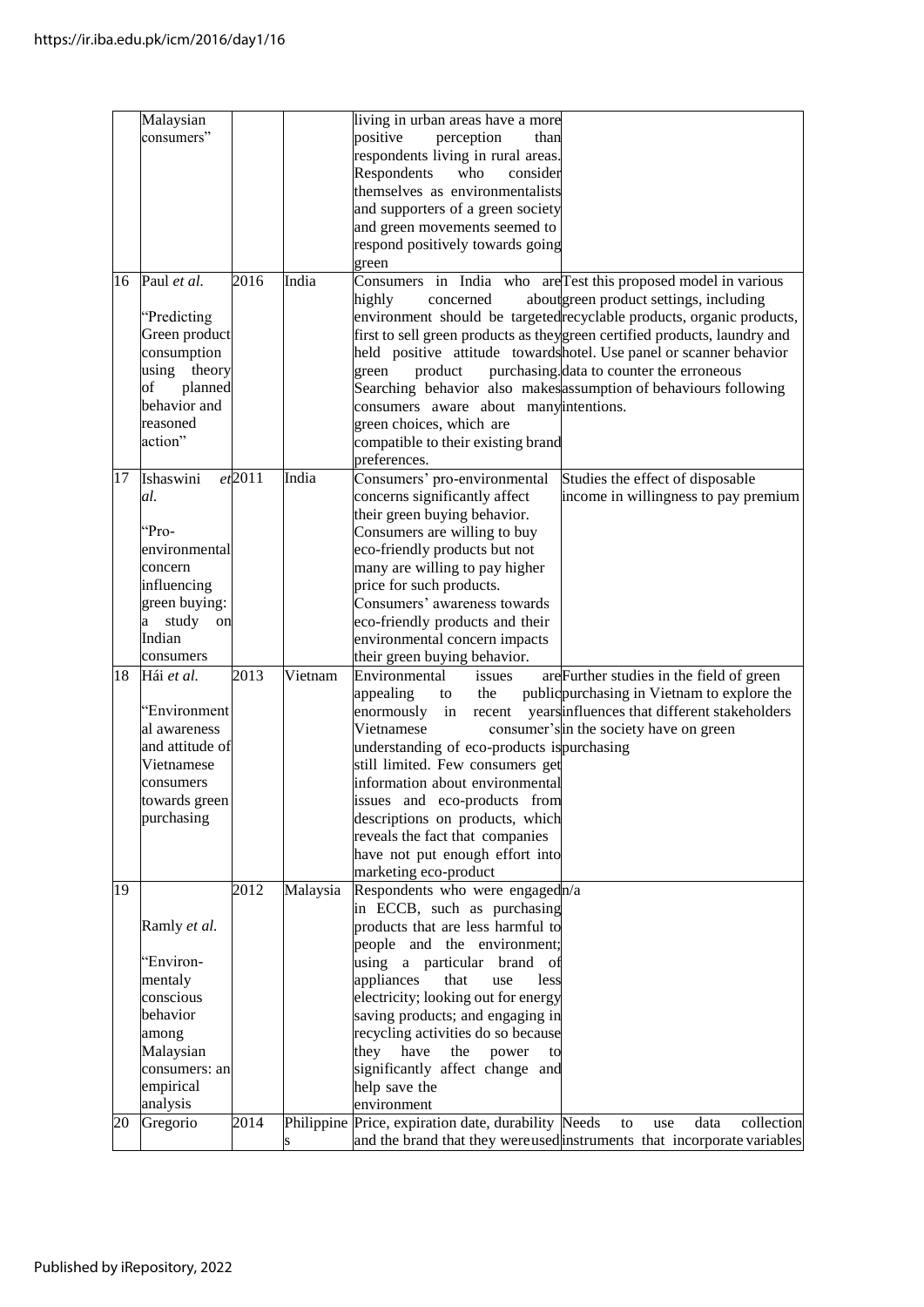|    | "Understandi<br>ng the Filipino<br>green<br>consumer: an<br>exploratory<br>study"                                                               |               | to buy are the most important<br>factors. Few of Filipinos<br>understand clearly the meaning                                                                                                                                                                                        | appropriate for the Filipino consumer,<br>instead of merely using customer<br>profiles derived from somewhere else.<br>of the universal recycling symbol More comprehensive profiling studies<br>on Filipino green consumer should<br>utilize sampling designs that take into<br>consideration the differences across<br>various demographic segments and<br>regions in the country                                                                                                                                         |
|----|-------------------------------------------------------------------------------------------------------------------------------------------------|---------------|-------------------------------------------------------------------------------------------------------------------------------------------------------------------------------------------------------------------------------------------------------------------------------------|-----------------------------------------------------------------------------------------------------------------------------------------------------------------------------------------------------------------------------------------------------------------------------------------------------------------------------------------------------------------------------------------------------------------------------------------------------------------------------------------------------------------------------|
| 21 | et2016<br>Echegary<br>al.<br>"Assessing<br>the intention-<br>behaviour gap<br>in electronic<br>waste<br>recycling: the<br>case<br>ΩŤ<br>Brazil" | <b>Brazil</b> | their peers                                                                                                                                                                                                                                                                         | Female, individuals between 30 Include broader measure and a more<br>and 49 years old, lower income representative sample of the national<br>groups and people living in the population in order to validate our<br>Southeast are slightly more likely findings Conceptualize and introduce<br>to have a positive intention than measures that recognize the social<br>embeddedness of post-consumptions<br>orientation and actions as well as the<br>important constraints imposed<br>by<br>infrastructure and convenience |
| 22 | 2014<br>Zhao et al.<br>"What affects<br>green<br>consumer<br>behaviour in<br>China? A case<br>study from<br>Qingdao"                            | China         | Respondents who report positive Expands the research<br>attitudes and high level of<br>environmental concern are more<br>likely to engage in purchasing<br>behavior. Education level is the<br>most important demographic<br>variable, except for using and<br>recycling behaviours | region, especially to<br>include China's<br>underdeveloped west.<br><b>Additional</b> scale<br>development work should<br>identify a more reliable and<br>valid set of items for<br>measuring the various<br>constructs of green<br>consumer behaviour                                                                                                                                                                                                                                                                      |

#### **5. Challenges**

The first and foremost challenge is to define the great meaning of green. As the term green has a different meaning under different context. It varies across different customer segments, industries and even within different organizations in the same industry. Regulators as well as other stakeholders may view it differently and the definitions may vary from time to time (Narula & Desore, 2016).

Secondly, the challenge of green conscious behaviour is the challenge of developing the standard for greener product. Standards, both regulatory and voluntary, may aid the consumers in making their decision related to purchase and use of green products. Amid recent years, there have been constant endeavours in dispatching new ecological models; still, what we need is a more industry-particular and customer-oriented approach. As manufacturers need to build trust of consumer in green products, efforts need to be concentrated on standardizing processes in different industries, building voluntary and public standards and collaborative efforts among competitors in terms of joint research development and advocacy.

As far as green conscious behaviour is concerned, majority of respondents are being conscious but still far from being green consumers. This is because adopting green products is price sensitivity. Consumers are generally believed that green products were priced higher and the quality of non-green products is much greater than green products. Hitherto, most consumers are still adhere to many puritanical concepts of consumptions. Additionally, consumers are distrusting the ecologically label introduced by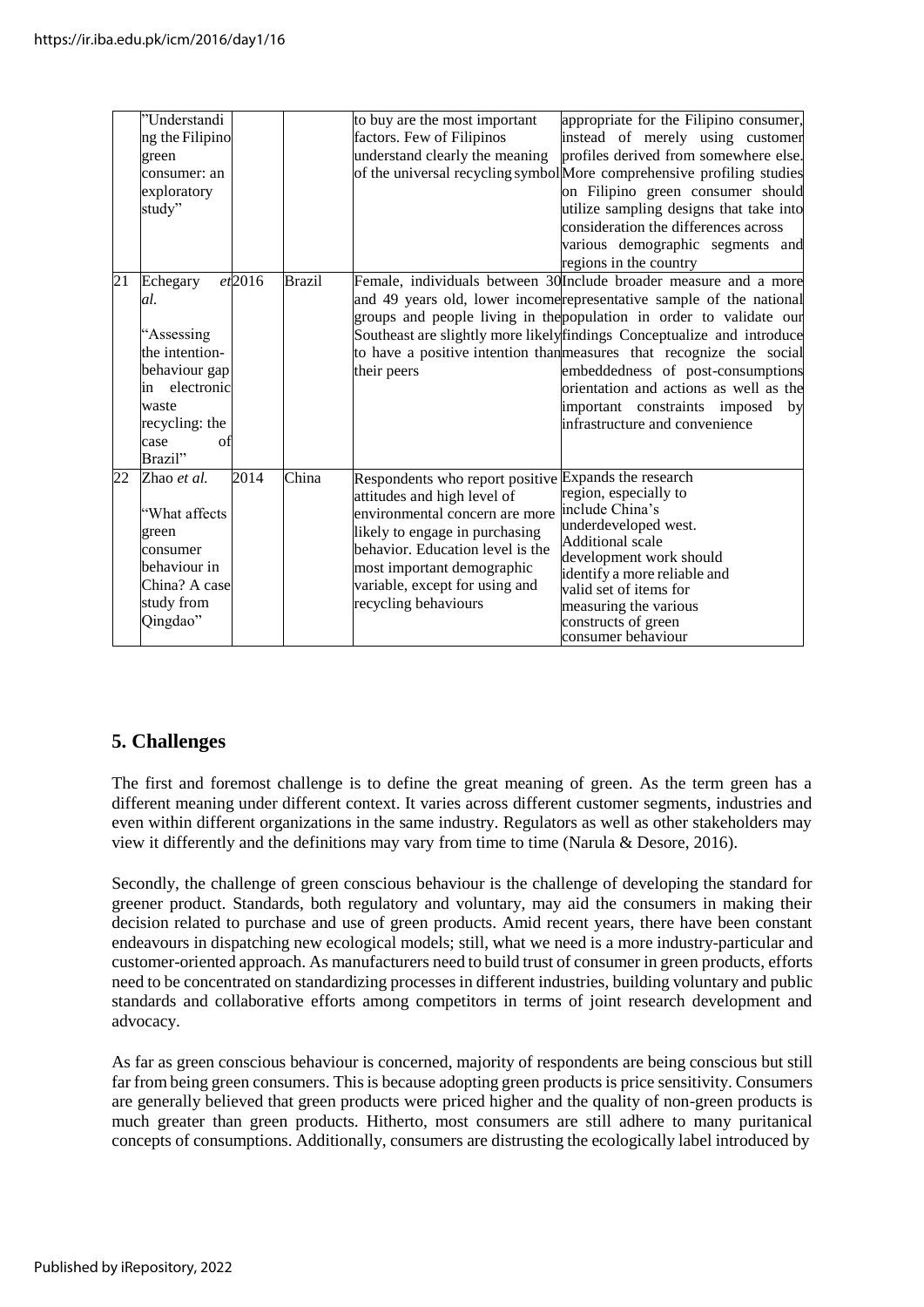the government. The label which considered as environmental claims is not convincing enough for the consumers to believe the products. Not enough of having only labels, the medium of advertising is also been used as the environmental claims. Unfortunately, not many consumers are paying attention to the green advertisement. Or the green advertisement itself is not powerful enough to attract the attention of the consumers.

According to Barbarosaa & Pastore (2015), a lack of proper mass-media and in-store communication is another "high priority" barrier because communication failures leave consumers unaware of the existence of green products and positive consequences on the environment that are derived from purchasing these goods.

#### **6. Conclusion**

The green practices and regulations are proved to be different for each country. The effort of government and the private sector to educate consumers through initiatives and campaign for them to be green in much commendable. This effort itself does not stop at once trial, but continuously so that the message of saving the environment by being green is reachable to the consumers. Even some of consumers are still responding to the green message negatively, it is believed that in a few years ahead, the green behaviour will be well-developed.

There are many of marketing literatures with regards to Green Conscious Behaviour from the Western countries. This is due to the facts that they are from developed countries which the behaviour are been developed for being green. Unlikely, few of evidence from the developing countries are able to prove the antecedents of Green Conscious Behaviour prior to the newness to some of them. This is a difficult and complex task as it concerns human behaviour not only as consumers but also as citizens and members of society. Further study from developing countries will not only help to understand more the need of green conscious behaviour but also to help implementing the country to become more proenvironmentally. In short, consuming wisely is a moral imperative that helps to accomplish the agenda of saving the environment.

#### **References**

- Akehurst, G., Afonso, C., & Goncalves, H. M. (2012). "Re-Examining Green Purchase Behaviour and the Green Consumer Profile", *New Evidences. Management Decision*, 50 (5), 972-988.
- Ataei, H., & Taherkhani, F. (2015). "Analysis of Canadian Consumer Spending Patterns towards Green Products". *International Journal of Marketing Studies*, 7 (2), 19-26.
- Barbarossa, C., & Pastore, A., (2015). "Why Environmentally Conscious Consumers do not Purchase Green Products"*. Qualitative Market Research: An International Journal*, 18 (2), 188-209.
- Cervellon, M. C., Carey, L., & Harms, T. (2012). "Something Old, Something Used". *Journal of Retail & Distribution Management*, 40 (12), 956-974.
- Cherian, J., & Jacob, J. (2012). "Green Marketing: A Study of Consumers' Attitudes towards Environment Friendly Products". *Asian Social Science*, 8 (12), 117-126.
- Chitra. K., (2007). "In Search of the Green Consumers: A Perceptual Study". *Journal of Services Research*, 7 (1), 173-191.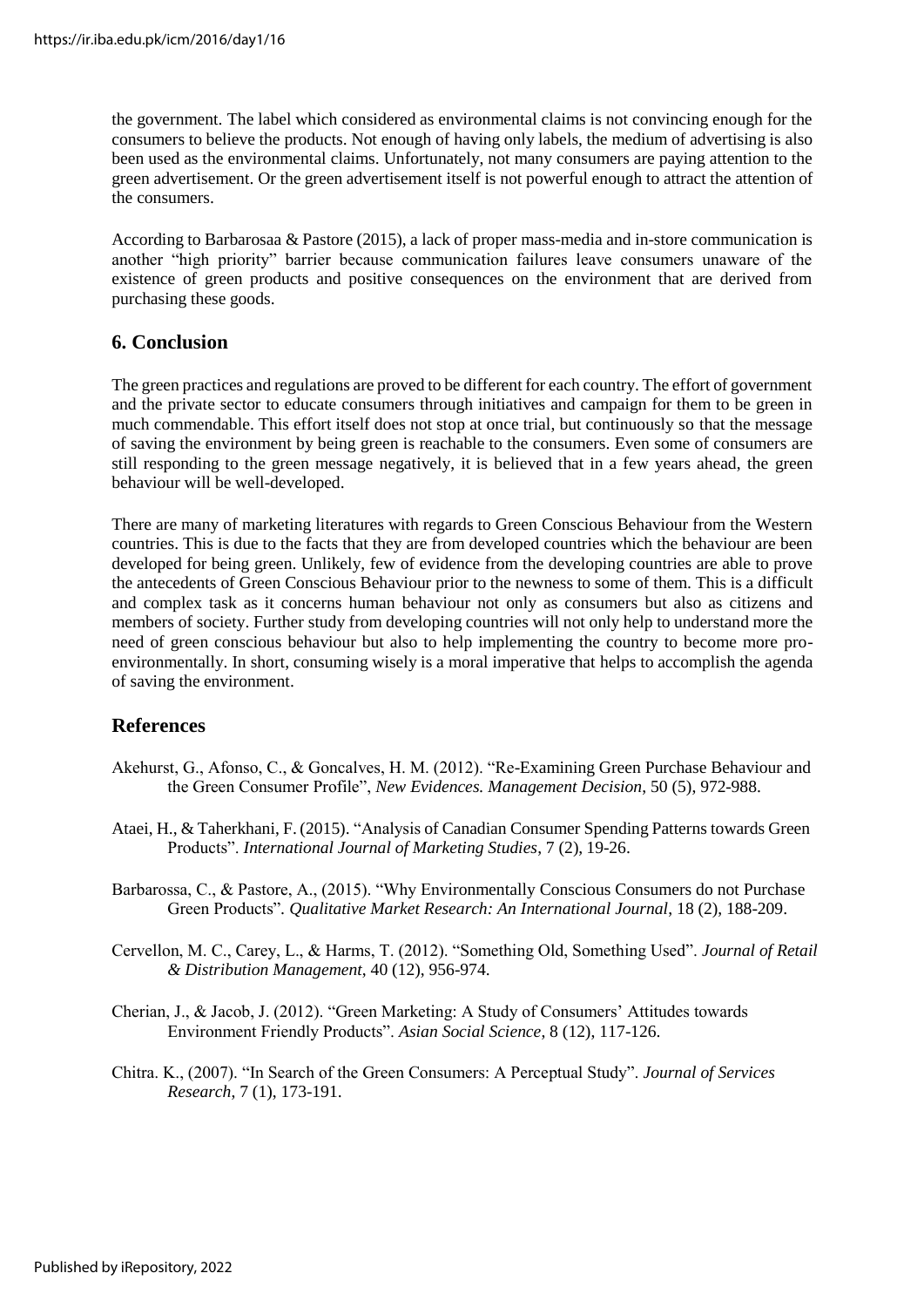- Cho, Y. N., Thyroff, A., Rapert, M. I., Park, S. Y. & Lee, H. J. (2013). "To be or not to be Green: Exploring Individualism and Collectivism as Antecedents of Environmental Behavior". *Journal of Business Research*, 66, 1052-1059.
- Echegaray, F., & Hansstein, F. (2016). "Assessing the Invention-Behaviour Gap in Electronic Waste Recycling: The case of Brazil". *Journal of Cleaner Production*. 1-11.
- Gregorio, R., L. (2014). "Understanding the Filipino Green Consumer: An Empirical Study". *Atenode Manila Universiti, Graduate Business School*.
- Hartmann, P. & Ibáñez, V. A. (2011). "Consumer Attitude and Purchase Intention toward Green Energy Brands: The Roles of Psychological Benefits and Environmental Concern". *Journal of Business Research*, 65, 1254-1263
- Hái & Mai (2013). "Environmental Awareness and Attitude of Vietnamese Consumers towards Green Purchasing". *VNU Journal of Economics and Journal*. 29 (2), 129-141.
	- Hofstede, G. (1980). Culture's Consequences: International Differences in Work Related Values. Beverly Hills, CA: Sage Publication.
- Ishaswini & Datta, S. K., (2011). "Pro-Environmental Concern Influencing Green Buying: A study on Indian Consumers". *International Journal of Business and Management*, 6 (6), 124-133.
- Kanchanapibul, M. Lacka, E., Wang, X.J., & Chan, H. K. (2014). "An Empirical Investigation of Green Purchase Behaviour among the Young Generation". *Journal of Cleaner Production*, 66, 528- 536.
- Kim, H. & Damhorst, M. R. (1998). "Environmental Concern and Apparel Consumption". *Clothing and Textiles Research Journal*, 16 (3), 126-133.
- Kim, H. Y. & Chung, J. E. (2011). "Consumer Purchase Intention for Organic Personal Care Products". *Journal of Consumer Marketing*, 28 (1), 40-47.
- Kim, H., Lee, E. J. & Hur, W. M. (2012). "The Normative Social Influence on Eco-Friendly Consumer Behaviour: The Moderating Effect of Environmental Marketing Claims". *Clothing & Textiles Research Journal*, 1-15.
- Lai, O. K (2000). "Greening of Hong Kong? Forms of Manifestation of Environmental Movements. In Chiu", S. W. K. & Lui, T. L. (eds.), *The Dynamics of Social Movement in Hong Kong*. 259- 296.
- Lee, N. H, Choi, Y.J., Youn, C. R., & Lee, Y. (2012). "Does Green Fashion Retailing make Consumers more Eco-Friendly? The Influence of Green Fashion Products and Campaigns on Green Consciousness and Behaviour". *Clothing and Textiles Research Journal*, 30 (1), 67-82.
- Martinsson, J., Lundqvist, L. J., & Sundström, A. (2011). "Energy Saving in Swedish Households. The (Relative) of Environmental Atttitudes"*. Energy Policy*, 39, 5182-5191.
- Narula, S., A., & Desore, A. (2016). "Framing Green Consumer Behaviour Research: Opportunities and Challenges". *Social Responsibility Journal*. 12 (1), 1-22.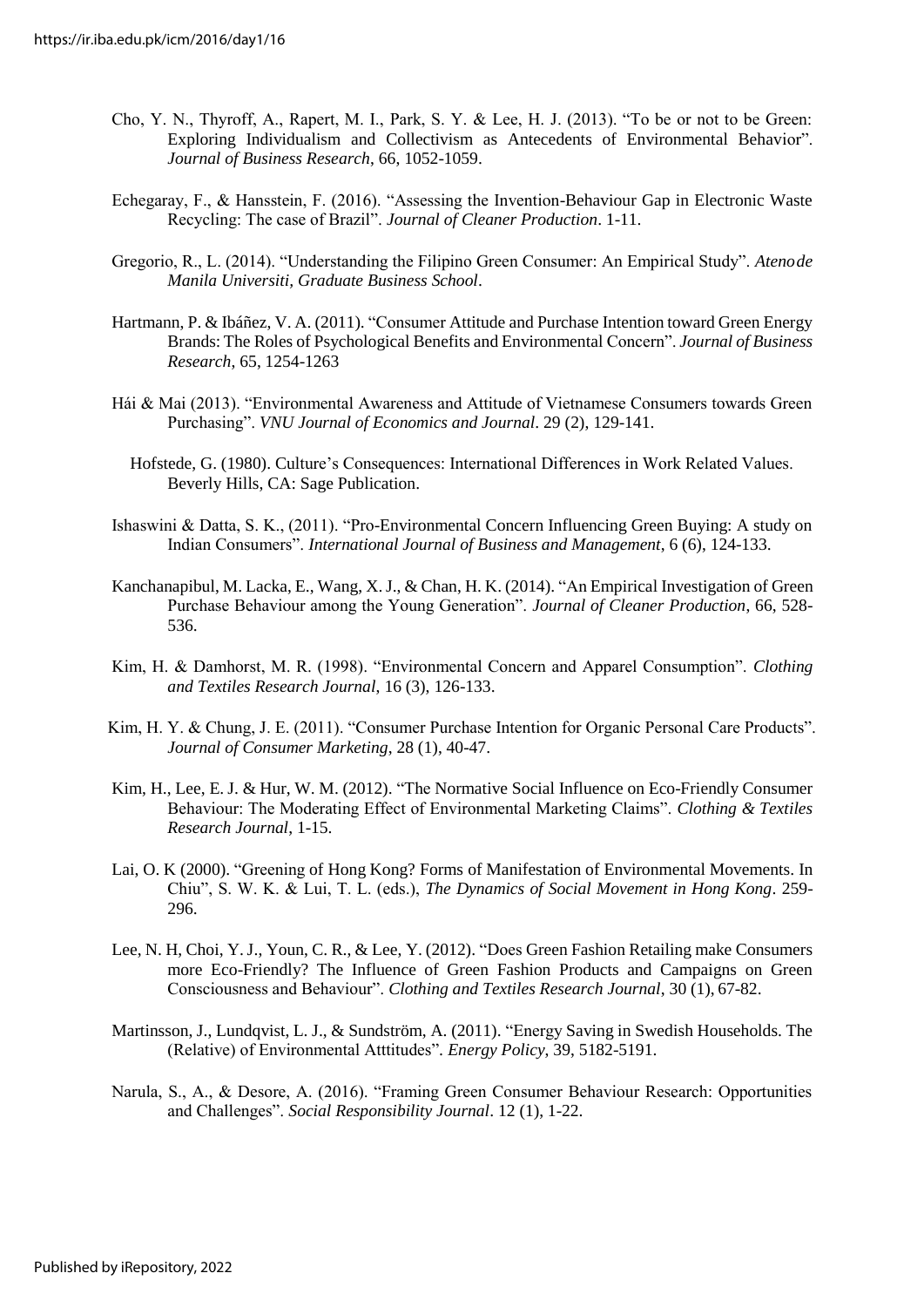- Oyserman, D, Coon, H.M., & Kemmelmeier, M. (2002). "Rethinking Individualism and Collectivism: Evaluation of Theoretical Assumptions and Meta-Analyses". *Psychological Bulletin*, 128 (1), 3-72.
- Paul, J., Modi, A., & Patel, J., (2016). "Predicting Green Product Consumption using Theory of Planned Behaviour and Reasoned Action". *Journal of Retailing and Consumer Services*, 29, 123- 134.
- Rahman, K., M. & Noor, N., A., M. (2016). "Evaluating Gaps in Consumer Behavior Research on Organic Foods: A Critical Literature Review under Bangladesh Context". *Journal of Marketing and Consumer Behavior in Emerging Markets*. 1 (3). 42-50.
- Ramly, Z., Hashim, N. H., Yahya, W. K., & Mohamad, S. A (2012). "Environmentally Conscious Behaviour among Malaysian Consumers: An Empirical Analysis"*. Jurnal Pengurusan*. 35, 111-121.
- Rezai, G., Phuah, K. T., Mohamed, Z., & Samsudin, M. N., (2013). "Going Green: Survey of Perceptions and Intentions among Malaysian". *International Business and Management*, 6(1), 104-112.
- Sharaf, M. A., Nasir, T., Md Isa, F., & Al-Qasa, K. (2015). "Young Consumers' Intention towards Future Green Purchasing in Malaysia". *Journal of Management Research*, 7(2), 468-480
- Shabani, N., Ashoori, M., Taghinejad, M., Beyrami, H,. & Fekri, M. N. (2013). "The Study of Green Consumers' Characteristics and Available Green Sector in the Market". *International Research Journal of Applied and Basic Sciences*, 4(7), 1880-1883.
- Teng, P., K., Rezai, G. & Mohamed, Z. (2011). "Consumers' Awareness and Consumption Intention towards Green Foods". *International Conference on Management*.
- The Star Online (2016). "Total Ban on Plastic Bags in Malacca to be Enforced Strictly". Retrieved September 6, 2016, from *[http://www.thestar.com.my/metro/community/2016/01/06/total](http://www.thestar.com.my/metro/community/2016/01/06/total-ban-)[ban-](http://www.thestar.com.my/metro/community/2016/01/06/total-ban-) on-plastic-bags-in-malacca-to-be-enforced-strictly/*
- The Star Online (2016). "RM1,000 Fine for Traders using Polystyrene Containers". Retrieved September 6, 2016, from *[http://www.thestar.com.my/metro/community/2016/05/26/rm100](http://www.thestar.com.my/metro/community/2016/05/26/rm1000-) [0-](http://www.thestar.com.my/metro/community/2016/05/26/rm1000-) fine-for-traders-using-polystrene-containers/*
- Tobler, C., Visschers, V. H. M., & Siegrist, M. (2011). "Eating green.